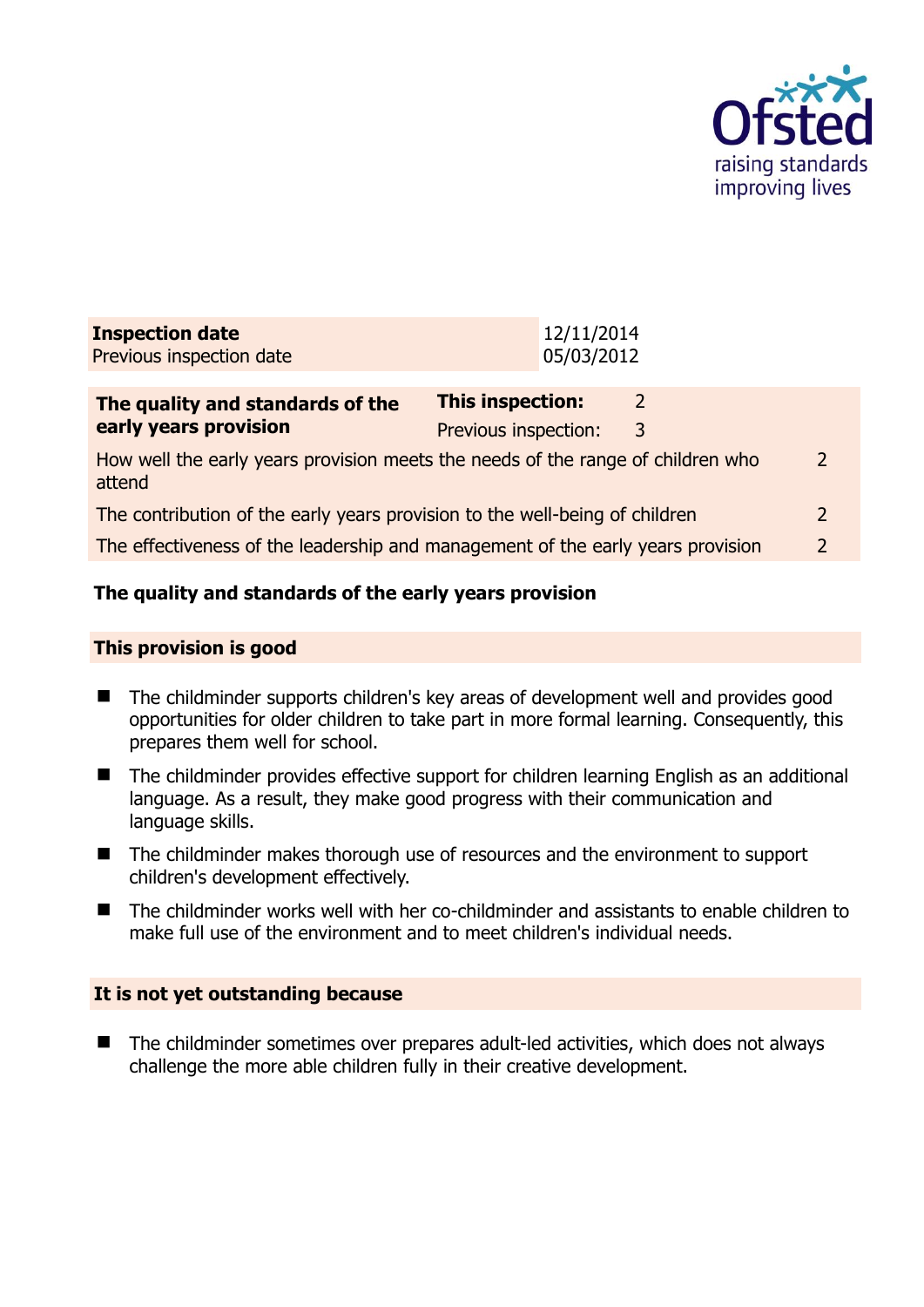## **Information about this inspection**

Inspections of registered early years provision are:

- scheduled at least once in every inspection cycle the current cycle ends on 31 July 2016
- scheduled more frequently where Ofsted identifies a need to do so, for example where provision was previously judged inadequate
- **•** brought forward in the inspection cycle where Ofsted has received information that suggests the provision may not be meeting the legal requirements of the Early Years Foundation Stage or where assessment of the provision identifies a need for early inspection
- **•** prioritised where we have received information that the provision is not meeting the requirements of the Early Years Foundation Stage and which suggests children may not be safe
- scheduled at the completion of an investigation into failure to comply with the requirements of the Early Years Foundation Stage.

The provision is also registered on the voluntary and compulsory parts of the Childcare Register. This report includes a judgment about compliance with the requirements of that register.

## **Inspection activities**

- The inspector observed activities indoors and outdoors.
- The inspector carried out a joint observation with the childminder.
- The inspector checked safeguarding information and the premises.
- $\blacksquare$ The inspector spoke to parents present on the day of the inspection and took account of the childminder's self-evaluation.
- $\blacksquare$ The inspector sampled documentation, including policies and procedures, children's development records and planning.

# **Inspector**

Elaine Douglas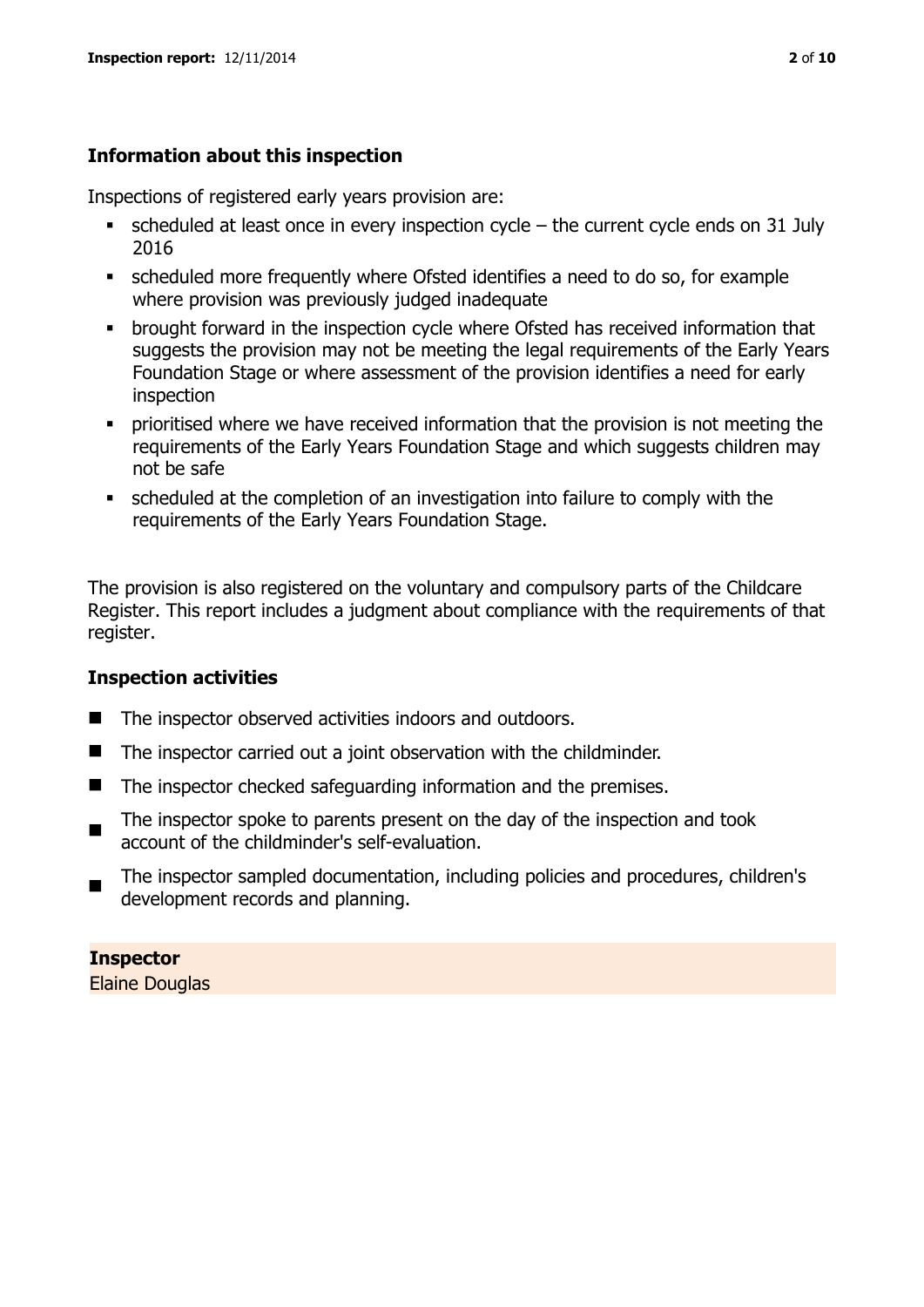## **Full report**

## **Information about the setting**

The childminder registered in 2011. She works from the home of her co-minder who lives with her school-age son in a house in Weston-super-Mare, Somerset. The co-childminder dedicates the whole of the ground floor of her premises to childminding, which includes a playroom, kitchen and toilet facilities. Children also have use of two bedrooms and the bathroom on the first floor. There is an enclosed garden for outside play. The childminder is registered on the Early Years Register and both the compulsory and voluntary parts of the Childcare Register. The childminder has 11 children on roll in the early years age range. She works with a co-minder and two assistants. The childminder speaks Polish as well as English. She supports children learning English as an additional language. The childminder holds an early years qualification at level 6 and qualified teacher status. She receives funding to provide free early education for children aged two, three and four years.

## **What the setting needs to do to improve further**

## **To further improve the quality of the early years provision the provider should:**

■ extend the use of adult-led activities to challenge the more-able children fully.

#### **Inspection judgements**

#### **How well the early years provision meets the needs of the range of children who attend**

The childminder plans a stimulating educational programme that provides good experiences to promote all areas of children's development. She seeks clear information on children's starting abilities and makes regular observations to monitor their continuous learning. Parents receive good information so that they can support their children's learning at home. For example, the childminder displays planning in the entrance hall and ask parents to encourage their children to bring in specific resources. As a result, all children make good progress in their learning and development.

The childminder ensures that children develop good skills in the prime areas of development. This prepares them well for their next stage of learning and school. The childminder provides good support for children learning English as an additional language. For example, she spoke to children in both English and their first language, using visual aids to give children context to the meaning. The childminder praises children for listening carefully to new words and using them for themselves. Children enjoy stories and the childminder supervises assistants as they read to children providing good support. For example, she supported older children's understanding using sign language and explained the meaning of words, such as must means you have to do it. Later children used books independently telling the story in their own way. Children develop good independence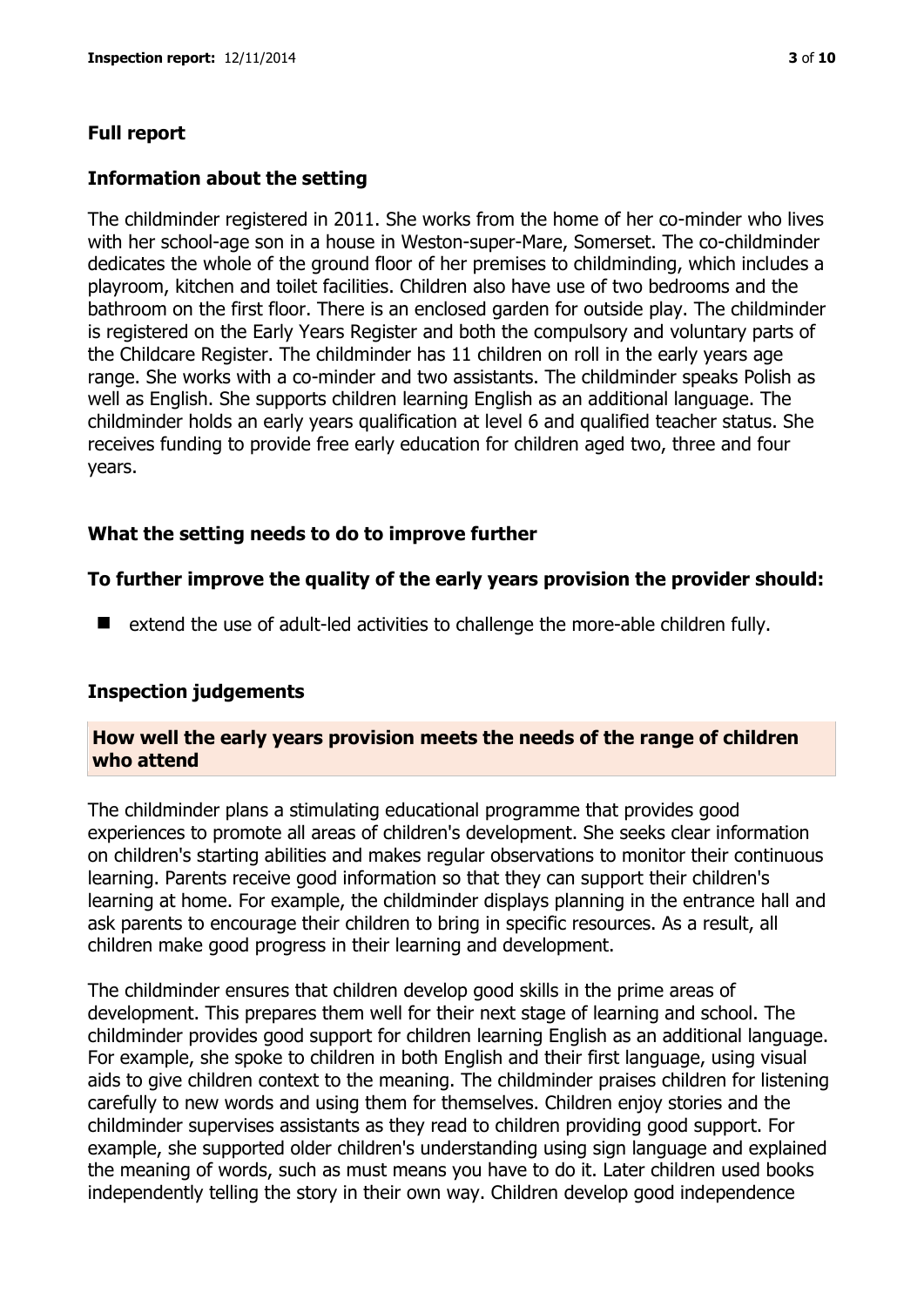through taking responsibility for their self-care and managing age-appropriate tasks. For example, older children took themselves to the toilet, used a step to reach the sink and washed their hands, placing the paper towel in the bin. Older children take part in small group activities, such as recognising letters and numbers. They learn about plural words and suggest what comes in pairs, such as socks, shoes, feet and eyes. However, the childminder sometimes over prepares adult-led craft activities, missing some opportunities to challenge the more-able children further in their creative development. For example,

children had pre-cut shapes and ready-made paint to make rainy day pictures.

The childminder makes effective use of daily routines for teaching opportunities, such as counting how many children are present to know how many plates they need for snack. Consequently, children develop their mathematical skills daily during simple routines. All children have good opportunities to take part in small and whole-group activities as well as independent learning. For example, children contributed to group discussions about the weather. They enthusiastically joined in with the action songs and introduced their own ideas for another song or verse. For example, while singing about the wheels on the bus, children suggested that spiders on the bus make their webs. They demonstrated the actions so that all children could join in. The childminder supports children's critical thinking by posing questions and making deliberate mistakes, so that children solve simple problems and demonstrate their knowledge. Children gain a good understanding of cause and effect. For example, they explained how they would get wet going outside in the rain with no coat on. Then they described how putting their clothes on a hot radiator would dry them.

#### **The contribution of the early years provision to the well-being of children**

Children are happy and soon settle when they arrive with their parents or carers. This is because the effective key person system ensures children are emotionally secure. Children have strong relationships with the childminder and go to her for cuddles and reassurance. Children gain respect for each other through discussions and planned activities celebrating all of their backgrounds. Children understand the adults' expectations, such as sitting on the mats and crossing their legs for whole group activities. Parents comment on how the childminder supports their children well in making friends and building positive relationships. They state that the good support for children learning English as an additional language helped their children to settle quickly. It is preparing them well for the move on to school.

The childminder and her co-childminder organise the premises and resources effectively for children to become independent learners. Children know where to get their boots, shoes and coats to go outside and where to store them when they come back in, for example. The childminder makes good use of the resources indoors and outdoors to promote all areas of children's development. Children spontaneously help to tidy up and sort the resources into different containers, which enables them to find them again when they want them. Older children have use of a separate room upstairs where they take part in more challenging activities and the childminder uses another bedroom solely for young children to sleep. The childminder, co-childminder and assistants deploy themselves well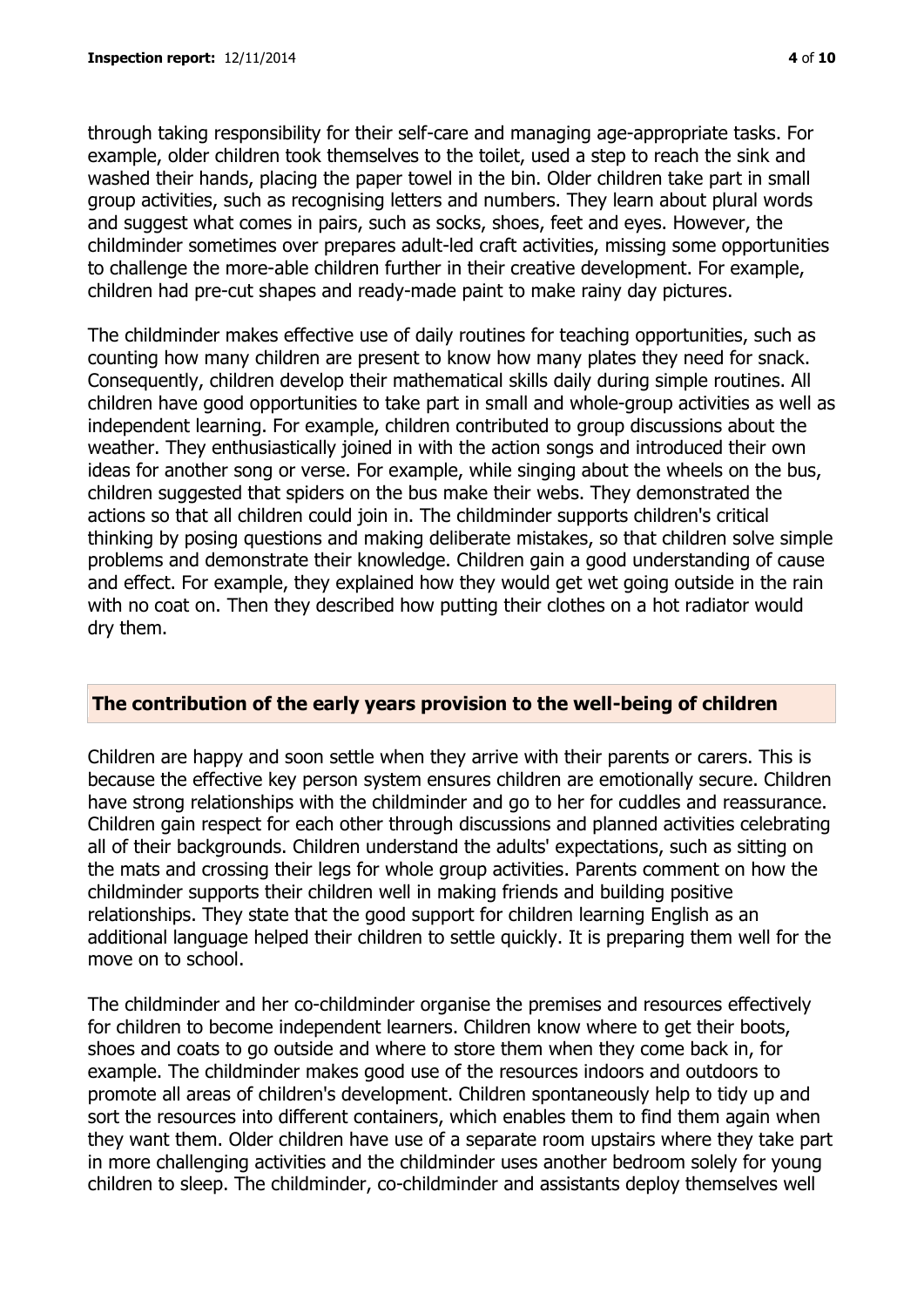so that they meet children's individual learning and care needs competently. They plan trips to the library, museum, shops and soft play centre to extend children's learning further.

The childminder has a good understanding of how to protect children should they be at risk. She supports children well in managing their behaviour and understanding that they can hurt others through their actions. Children remove their shoes indoors and wash their hands after playing outside. This keeps the floors and toys clean and helps protect children's health. Children help themselves to their beakers of drink at any time so they do not get thirsty, especially when they have been playing outside. They engage in conversations about the most appropriate clothes to wear depending on the weather and help themselves to tissues to blow their nose. Children have daily opportunities to be outdoors and understand the importance of exercise. Consequently, they develop a good awareness of safe and healthy practices.

### **The effectiveness of the leadership and management of the early years provision**

The childminder meets all the requirements of the Early Years Foundation Stage well and understands her responsibilities in promoting children's care and development. The childminder has recently revised all policies and procedures. She shares these with her cominder and the assistants so that they can implement them consistently to protect and promote children's welfare. The childminder carries out good risk assessments and takes appropriate action to minimise risks to children. For example, she uses stairgates to prevent children using the stairs unsupervised. The childminder monitors children's development effectively, including completing an extensive progress report for two-yearold children. This ensures she identifies gaps in children's learning and development and enables her to seek additional support quickly to help all children reach their full potential.

The childminder supports her assistants well in taking an active role in children's care and development. She has attended training in supervising staff. As a result, she observes the assistants interaction with children and provides appropriate feedback to help their personal development. The childminder works closely with her co-childminder to share good practice. They review and evaluate their work and set themselves ongoing actions to continue to make improvements to their provision. For example, they want to purchase a larger swing and slide to challenge the more-able children. The childminder has addressed the recommendations raised at the last inspection. For example, she has reviewed the records of children's development to provide a more accurate assessment. This enables her to plan for children's individual learning more effectively.

The childminder has good partnerships with parents and other early years providers that the children attend. This enables them to work together to provide consistent support for children's care and development. Parents comment positively on the information they receive both verbally and in writing from the childminder. The childminder displays the planning for the week on the parents' notice board. This enables parents to support their children's development at home and on outings. These effective partnerships help to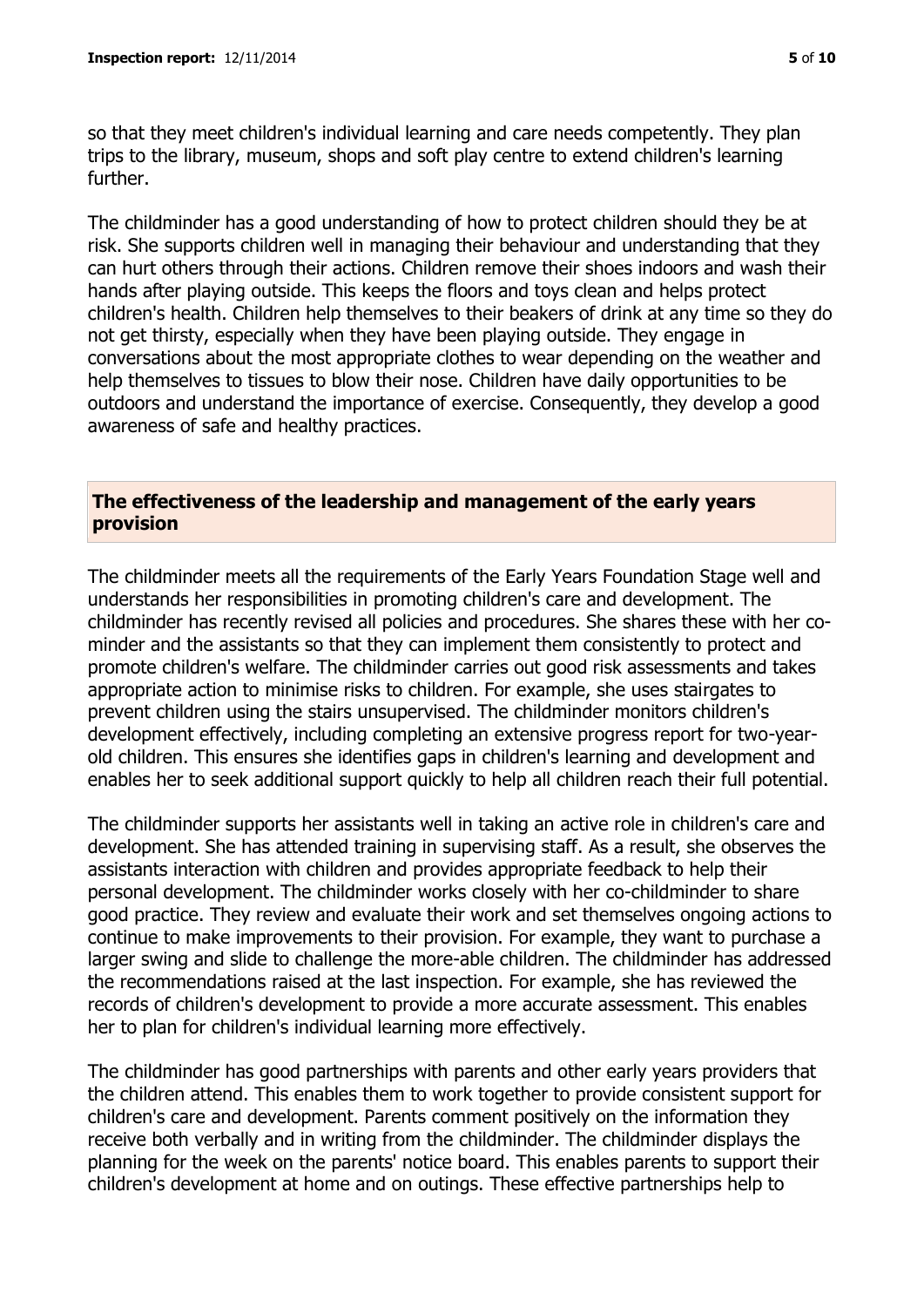ensure good outcomes for children.

# **The Childcare Register**

| The requirements for the compulsory part of the Childcare Register are | Met |
|------------------------------------------------------------------------|-----|
| The requirements for the voluntary part of the Childcare Register are  | Met |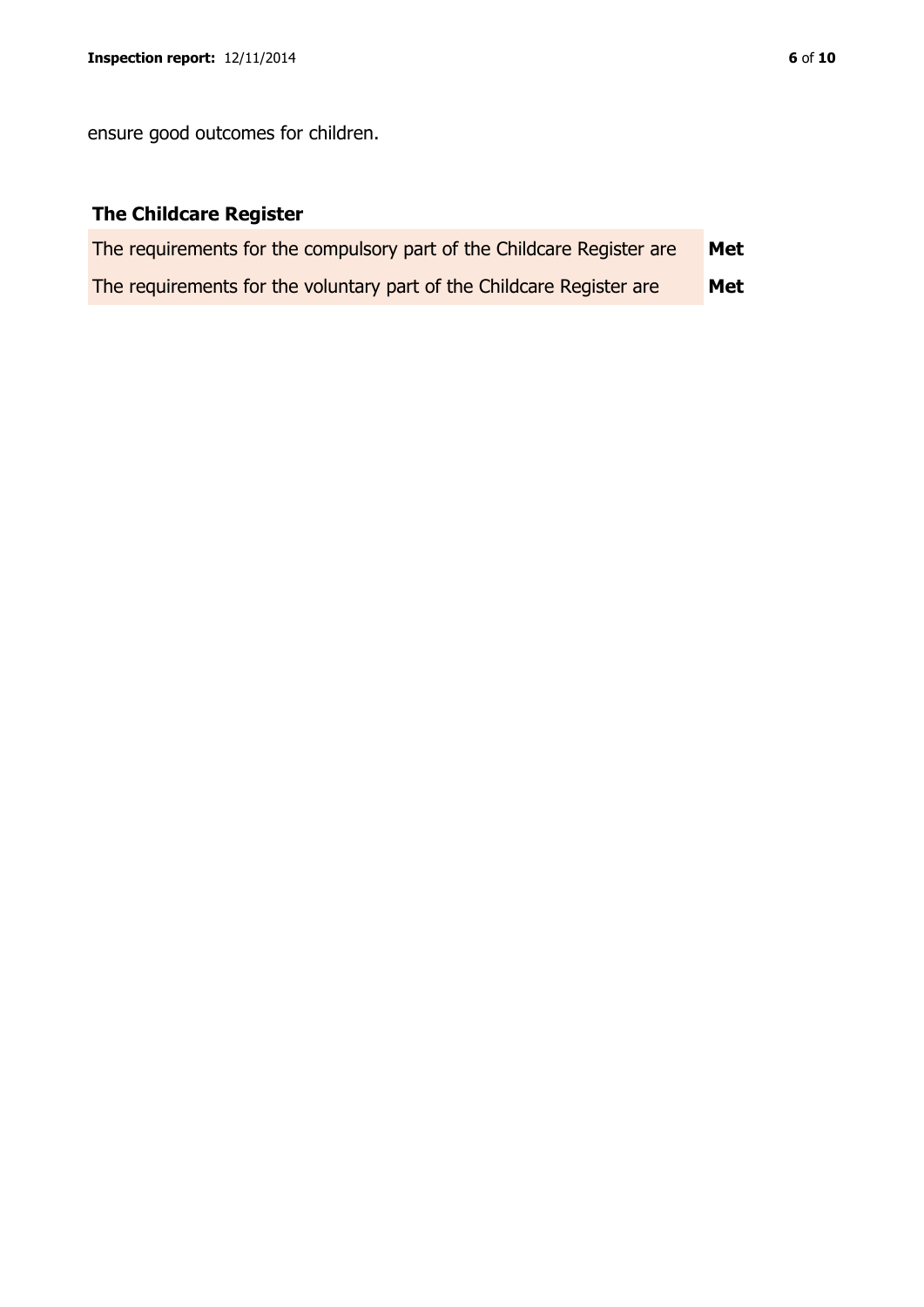# **Registered early years provision**

| <b>Grade</b> | <b>Judgement</b>               | <b>Description</b>                                                                                                                                                                                                                                                                                                                                                                                |
|--------------|--------------------------------|---------------------------------------------------------------------------------------------------------------------------------------------------------------------------------------------------------------------------------------------------------------------------------------------------------------------------------------------------------------------------------------------------|
| Grade 1      | Outstanding                    | Outstanding provision is highly effective in meeting the needs<br>of all children exceptionally well. This ensures that children are<br>very well prepared for the next stage of their learning.                                                                                                                                                                                                  |
| Grade 2      | Good                           | Good provision is effective in delivering provision that meets<br>the needs of all children well. This ensures children are ready<br>for the next stage of their learning.                                                                                                                                                                                                                        |
| Grade 3      | <b>Requires</b><br>improvement | The provision is not giving children a good standard of early<br>years education and/or there are minor breaches of the<br>safeguarding and welfare requirements of the Early Years<br>Foundation Stage. We re-inspect nurseries and pre-schools<br>judged as requires improvement within 12 months of the date<br>of inspection.                                                                 |
| Grade 4      | Inadequate                     | Provision that is inadequate requires significant improvement<br>and/or enforcement action. The provision is failing to give<br>children an acceptable standard of early years education and/or<br>is not meeting the safeguarding and welfare requirements of<br>the Early Years Foundation Stage. It will be monitored and<br>inspected again within six months of the date of this inspection. |
| Met          |                                | There were no children present at the time of the inspection.<br>The inspection judgement is that the provider continues to<br>meet the requirements for registration.                                                                                                                                                                                                                            |
| Not met      |                                | There were no children present at the time of the inspection.<br>The inspection judgement is that the provider does not meet<br>the requirements for registration.                                                                                                                                                                                                                                |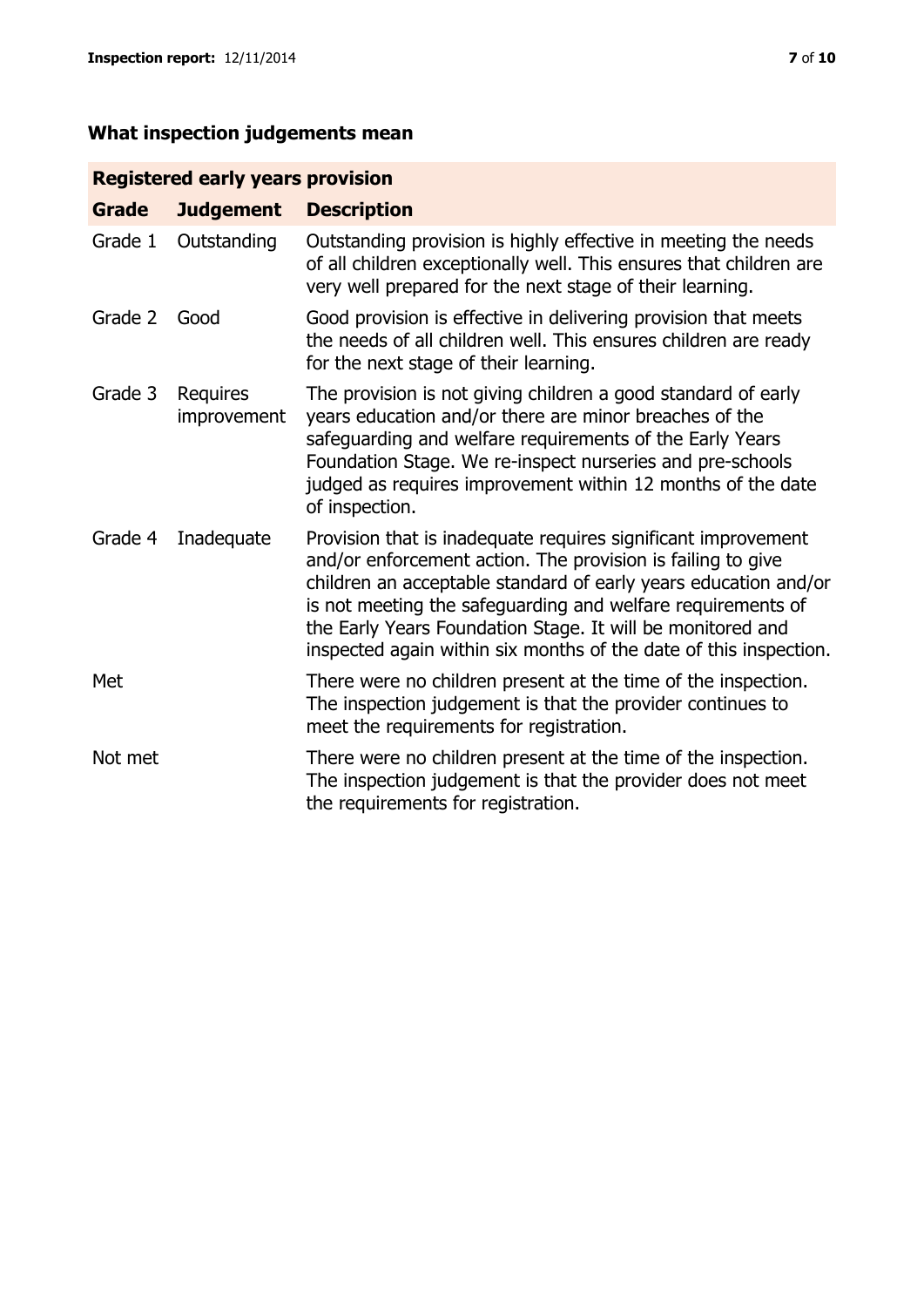## **Inspection**

This inspection was carried out by Ofsted under sections 49 and 50 of the Childcare Act 2006 on the quality and standards of provision that is registered on the Early Years Register. The registered person must ensure that this provision complies with the statutory framework for children's learning, development and care, known as the Early Years Foundation Stage.

## **Setting details**

| Unique reference number       | EY434291       |
|-------------------------------|----------------|
| <b>Local authority</b>        | North Somerset |
| <b>Inspection number</b>      | 845512         |
| <b>Type of provision</b>      | Childminder    |
| <b>Registration category</b>  | Childminder    |
| <b>Age range of children</b>  | $0 - 8$        |
| <b>Total number of places</b> | 12             |
| Number of children on roll    | 11             |
| <b>Name of provider</b>       |                |
| Date of previous inspection   | 05/03/2012     |
| <b>Telephone number</b>       |                |

Any complaints about the inspection or the report should be made following the procedures set out in the guidance *'Complaints procedure: raising concerns and making complaints* about Ofsted', which is available from Ofsted's website: www.ofsted.gov.uk. If you would like Ofsted to send you a copy of the guidance, please telephone 0300 123 4234, or email enquiries@ofsted.gov.uk.

## **Type of provision**

For the purposes of this inspection the following definitions apply:

Full-time provision is that which operates for more than three hours. These are usually known as nurseries, nursery schools and pre-schools and must deliver the Early Years Foundation Stage. They are registered on the Early Years Register and pay the higher fee for registration.

Sessional provision operates for more than two hours but does not exceed three hours in any one day. These are usually known as pre-schools, kindergartens or nursery schools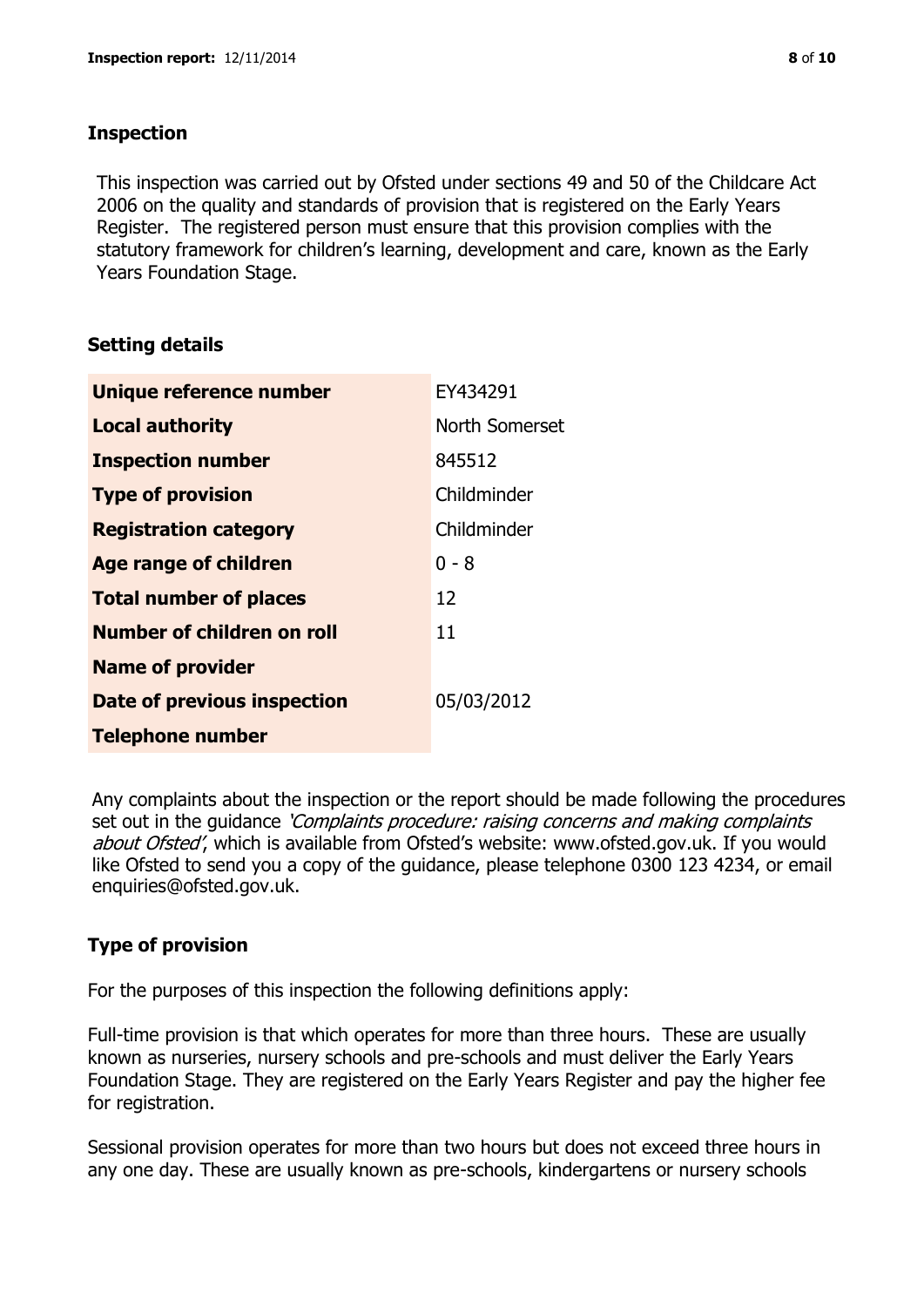and must deliver the Early Years Foundation Stage. They are registered on the Early Years Register and pay the lower fee for registration.

Childminders care for one or more children where individual children attend for a period of more than two hours in any one day. They operate from domestic premises, which are usually the childminder's own home. They are registered on the Early Years Register and must deliver the Early Years Foundation Stage.

Out of school provision may be sessional or full-time provision and is delivered before or after school and/or in the summer holidays. They are registered on the Early Years Register and must deliver the Early Years Foundation Stage. Where children receive their Early Years Foundation Stage in school these providers do not have to deliver the learning and development requirements in full but should complement the experiences children receive in school.